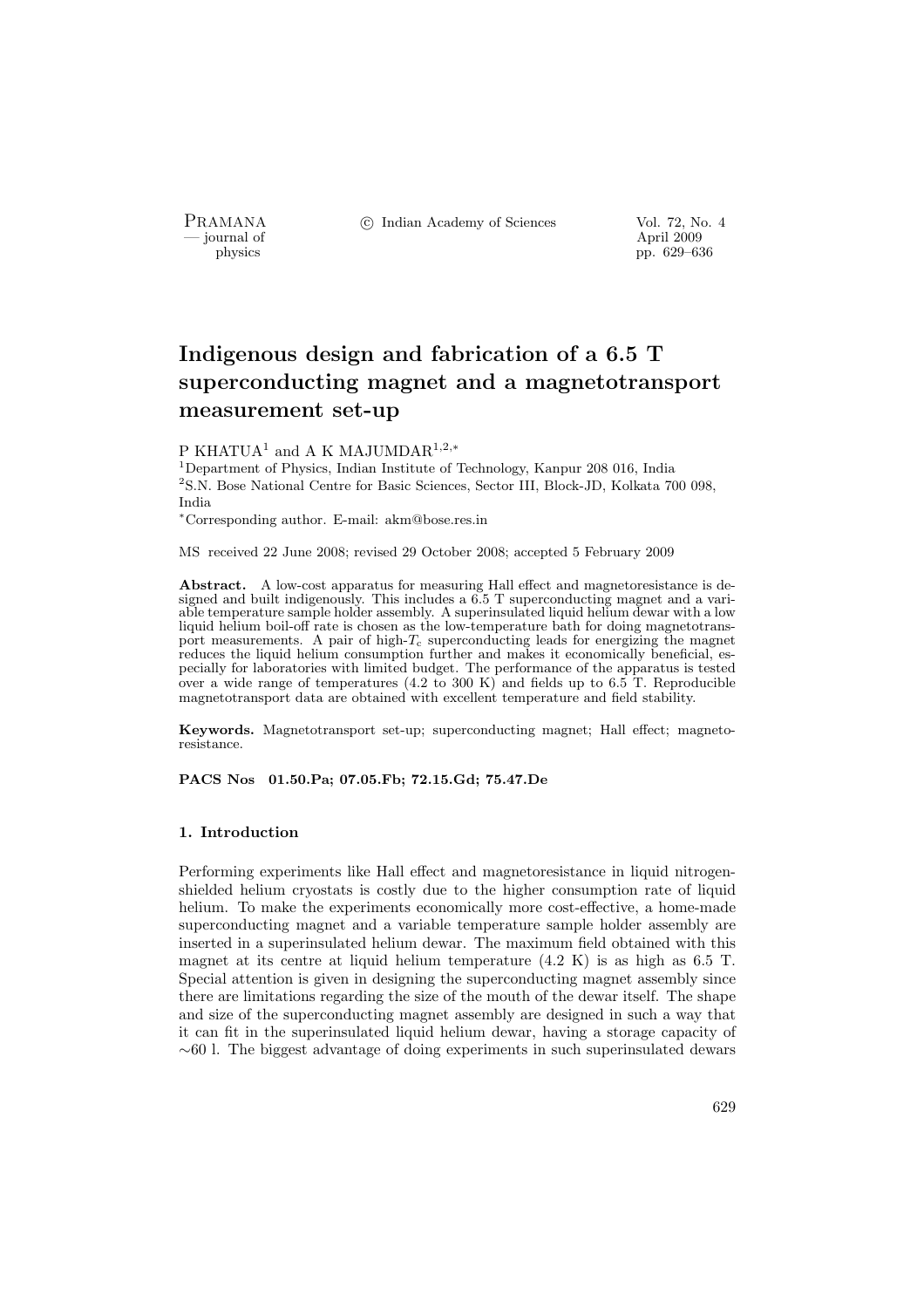#### P Khatua and A K Majumdar

is that it holds liquid helium for a couple of weeks and therefore one can have a number of runs with a full dewar.

In this paper, we described in details the design of the magnetotransport setup and the 6.5 T superconducting magnet. Scientists at the National Physical Laboratory (NPL), New Delhi, made a 3 T superconducting magnet operated inside a 100 l LHe storage dewar in 1999. Recently, a 7.1 T (at 200 A) superconducting magnet with a working bore of 46 mm and a field uniformity of  $\pm 0.1\%$  has been designed and fabricated [1]. It is wound using a NbTi multifilamentary conductor. The magnet is of insert type and is suited for a standard 100 mm neck liquid helium storage dewar.

#### 2. System design and description

The magnet system assembly comprises of a home-built 6.5 T superconducting magnet, a magnet support stand along with helium vapour-cooled high- $T_c$  current leads (made of bismuth cuprate tapes with a current carrying capacity of 300 A at 77 K), a variable temperature sample holder assembly, and a superinsulated liquid helium dewar, as shown schematically in figure 1a. The superconducting magnet is suspended in the liquid helium dewar by means of the support stand. Its structure is such that it uses a brass flange at the top, a non-magnetic stainless steel tube brazed with the magnet-mounting flange that is coupled with the magnet at the bottom, and some radiation baffles for minimizing heat transfers into the liquid helium bath, respectively. The high- $T_c$  current leads run from the top of the magnet assembly flange all the way down to the Cu leads of the magnet as shown clearly in figure 1a. The Ohmic heat loss for each of the two Cu leads (3 mm diameter and 0.5 m length) is about 2 W at 30 A current. The heat load due to the thermal conduction is  $dQ/dt \sim kA dT/dL = 6$  W for each lead using thermal conductivity k for Cu = 400 W/mK, area A and effective length dL from the dimensions, and  $dT = 200$  K. So the total heat load for both the Cu leads  $= (2 + 6) \times 2 = 16$  W whereas it is ~0.2 W (through heat conduction only) for the high- $T_c$  current leads. A detailed design of the superconducting magnet and the associated sample holder assembly is described below.

#### 2.1 The superconducting magnet

In our magnet design, the superconducting magnet coil is wound using a special type of superconducting wire which comprises of many fine filaments of niobium– titanium (NbTi) alloy embedded in copper matrix. The former on which the coils are wound is made of a thin-walled non-magnetic stainless steel tube with two brass flanges brazed at its both ends in a bobbin shape. The inner diameter of this tube is the same as that of the support stand, which in turn becomes the bore diameter of the magnet.

Though the impregnation with epoxy resin [2] has been the most popular technique in coil winding, we do not use epoxy resin or any kind of spacer materials (such as glass fibre mat or coil winding paper) between successive coil layers in our

630 Pramana – J. Phys., Vol. 72, No. 4, April 2009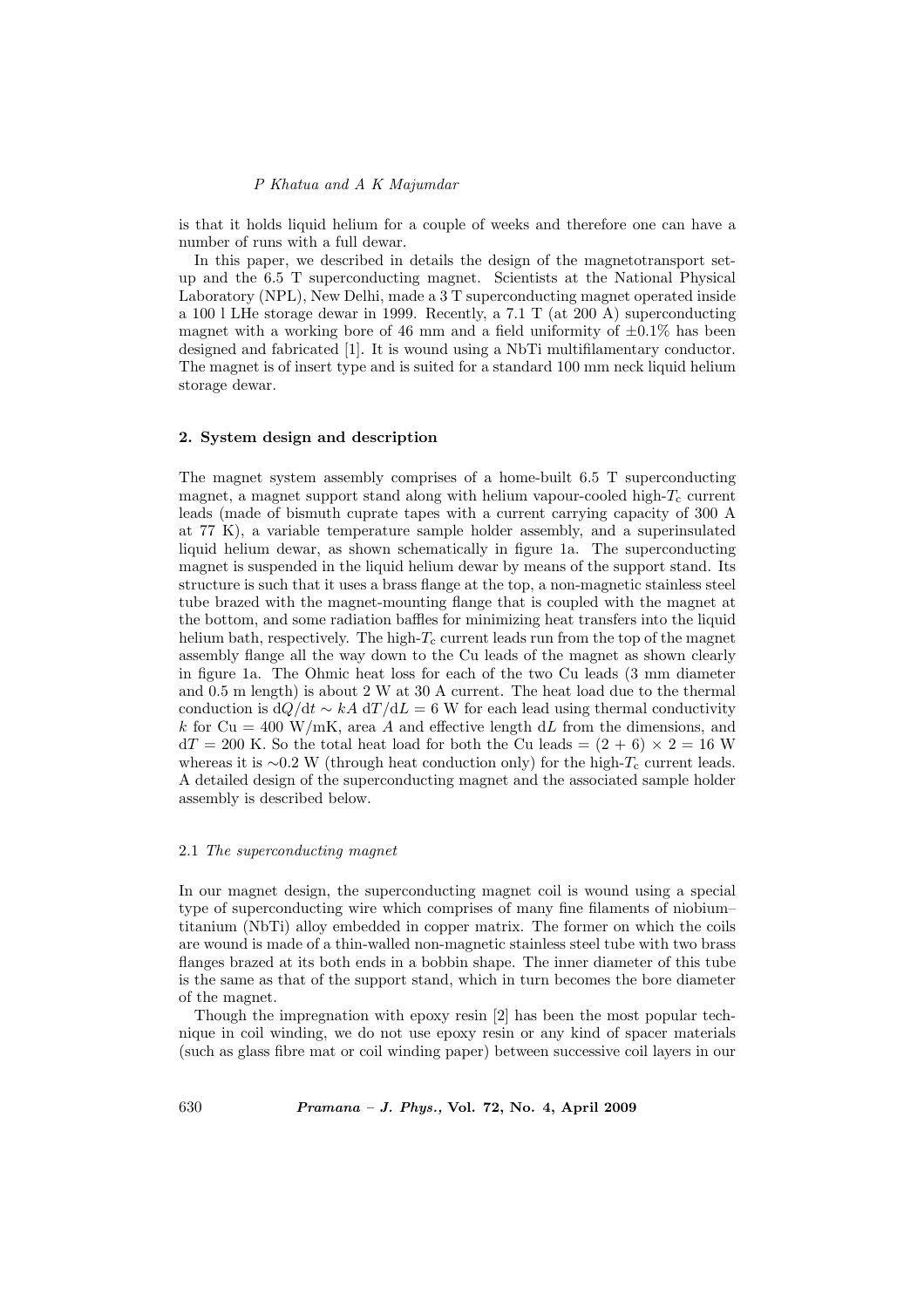

Design and fabrication of a 6.5 T superconducting magnet

Figure 1. Schematic diagram of (a) the magnetotransport set-up consisting of a 6.5 T superconducting magnet and a variable temperature sample holder assembly, (b) a detailed design of the sample holder for electrical measurements in longitudinal and transverse orientations of the samples with respect to the magnetic field and (c) a five-probe arrangement for Hall effect measurements.

solenoid. The present magnet is designed for a 2-inch neck superinsulated liquid helium dewar. The space limitations at the mouth (diameter of mouth ∼51 mm) of the superinsulated liquid helium dewar has put a restriction on the volume of the conductor that could be wound. Keeping in mind the limitations of the critical current  $(I_{\rm C})$  vs. field  $(B_{\rm C})$  behaviour of the present conductor, we try to exploit the maximum magnetic field just by increasing the volume fraction of the conductor (i.e. number of turns) for the given geometry of the magnet coil. Great care is taken during the process of winding of the magnet since no spacer layer is used between two successive layers. The magnet coil is covered by winding a separate layer of enameled copper wire to protect the magnet coil and also to provide a good thermal contact with the surrounding coolant that is necessary during an unexpected field quench. After completing the coil winding, in order to avoid degradation and training [3,4], we carried out wax impregnation by vacuum impregnation technique which in turn provides additional mechanical stability to the magnet coil as well.

*Pramana – J. Phys.*, Vol. 72, No. 4, April 2009  $631$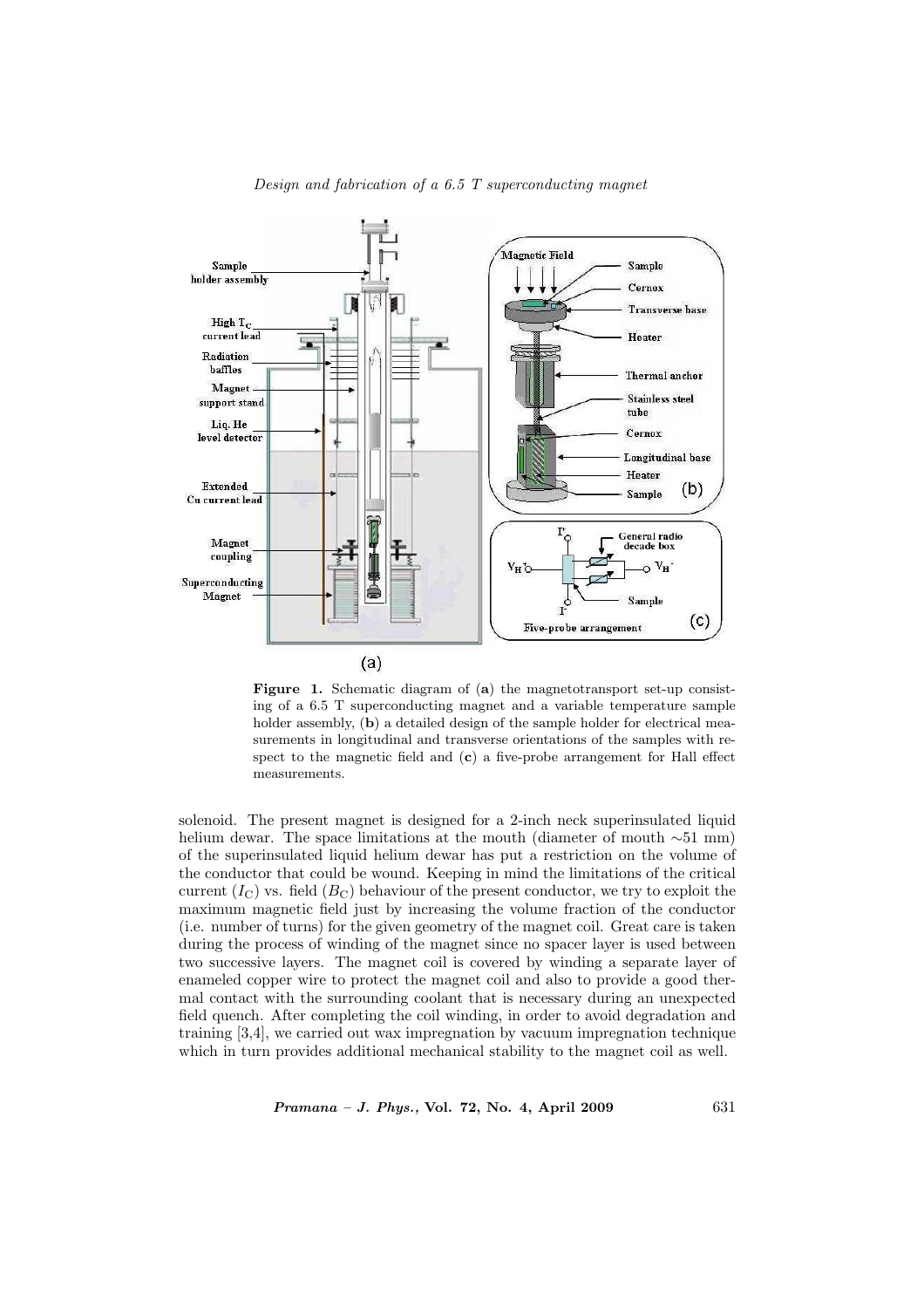P Khatua and A K Majumdar

Table 1. Specifications of NbTi ( $T_c \sim 10$  K) multifilament superconducting wire.

| Specifications                        | Value                 |
|---------------------------------------|-----------------------|
| Composition                           | NbTi/Cu               |
| $Cu/SC$ ratio                         | 1.3                   |
| Diameter of the conductor (insulated) | $0.33 \text{ mm}$     |
| Filament diameter                     | $25 \mu m$            |
| No. of filaments                      | 54                    |
| Critical current                      | 45 A at 7 T and 4.2 K |

Table 2. Specifications of the magnet coil.

| Specifications                 | Value                                                                         |
|--------------------------------|-------------------------------------------------------------------------------|
| Inner diameter of the coil     | $22 \text{ mm}$                                                               |
| Outer diameter of the coil     | $49 \text{ mm}$                                                               |
| Coil length                    | $150 \text{ mm}$                                                              |
| Total number of turns          | 17910                                                                         |
| Number of layers               | 41                                                                            |
| Effective wire length          | $1997 \text{ m}$                                                              |
| Wire volume fraction           | 75.6%                                                                         |
| Coil constant                  | $145.9 \text{ mT/A}$                                                          |
| Coil inductance                | 2 H                                                                           |
| Stored energy                  | $1.92$ kJ                                                                     |
| Central field (maximum)        | 6.5 T at 44.6 A                                                               |
| Homogeneity                    | $5 \text{ cm} < 1\%$                                                          |
| Highest ramping rate for       |                                                                               |
| energizing the magnet          | $0.45$ T/min                                                                  |
| High $T_c$ current leads       | Made of bismuth cuprate tapes<br>(current carrying capacity of 300 A at 77 K) |
| Cu coil at the outermost layer |                                                                               |

The critical parameters of the magnet design are the radial access diameter, central field strength, and field homogeneity. The field strength of a magnet coil depends on the number of turns and the current while the field homogeneity varies with the shape function (geometric) of the magnet coil. Detailed specifications of the NbTi wire and the magnet are given in tables 1 and 2, respectively. A close-packed solenoid of ∼17910 turns is wound on the bobbin so that the volume fraction of the conductor in the magnet coil becomes ∼75.6%. The coil has an inner diameter of 22 mm, an outer diameter of 49 mm and a length of 150 mm. With these dimensions the inductance of the magnet coil is calculated to be ∼2 H.

#### 2.2 Field calibration and quench protection

Before doing the actual field calibration of the magnet experimentally, the field strength is calculated theoretically using Biot-Savart integral [5,6] and the coil

632 Pramana – J. Phys., Vol. 72, No. 4, April 2009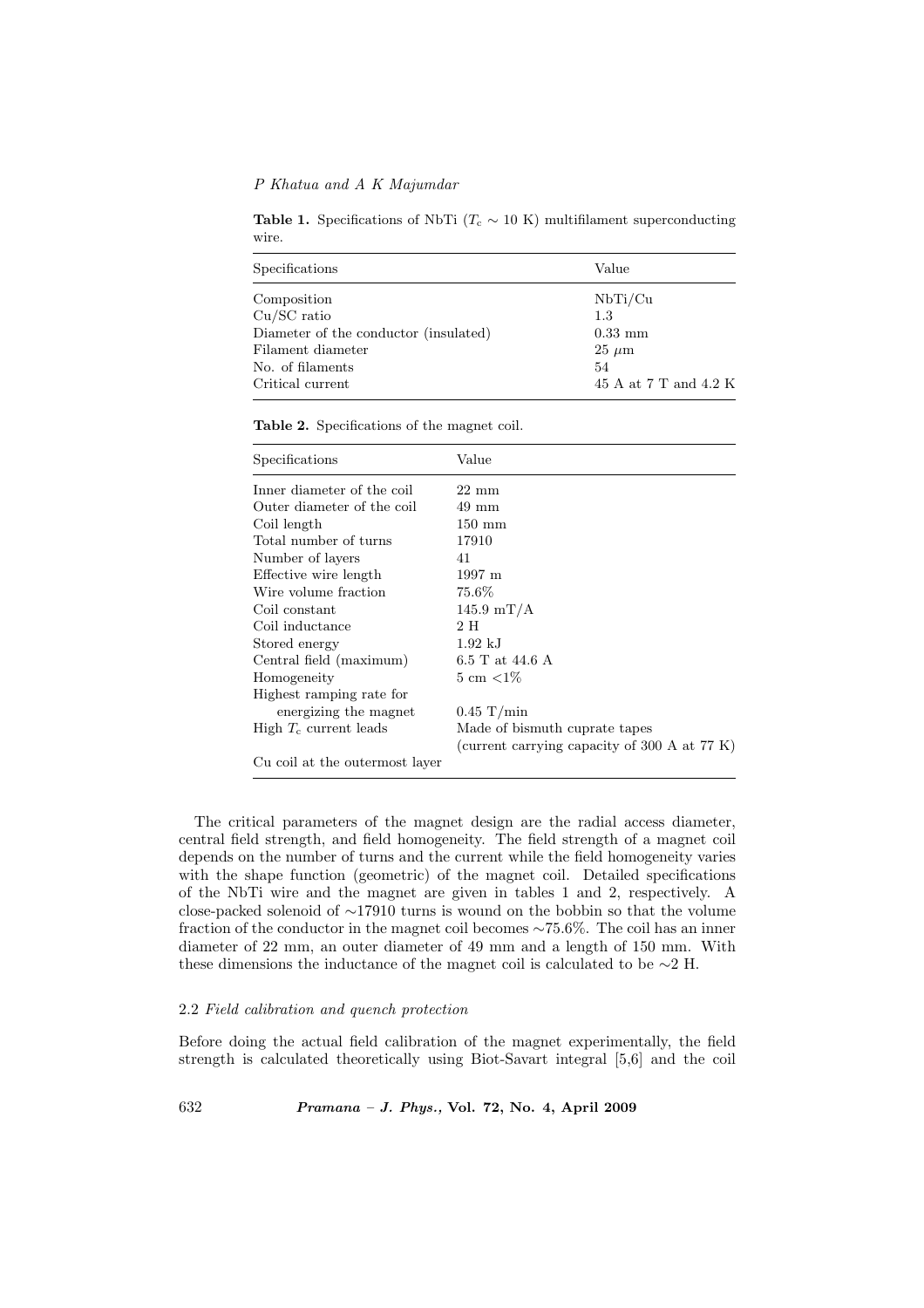Design and fabrication of a 6.5 T superconducting magnet



**Figure 2.** Magnetoresistance vs.  $B(T)$  of a Fe/Cr GMR multilayer sample measured using our 6.5 T magnet system and a commercial 14 T quantum design PPMS for comparison. The excellent match between the two plots shows the degree of accuracy of the field calibration of our superconducting magnet.

constant is found to be  $145.9 \text{ mT/A}$ . From the theoretically calculated field profile, the field at the end point of the solenoid is found to be essentially half of that at the centre of the solenoid, as expected. Field homogeneity (better than 1% over 50 mm distance) is obtained over 22 mm DSV (the diameter of spherical volume) at the centre of the solenoid and it falls off axially away from the centre.

The final field calibration is done with an ion-implanted GaAs (Lakeshore Cryotronics) Hall sensor (of sensitivity  $\sim$ 10 µV/Oe at 5 mA DC excitation) by moving it to various axial positions and the measured coil constant is found to be very close to the theoretical value. In order to crosscheck the field calibration, the magnetoresistance (MR) of a giant magnetoresistive (GMR) Fe/Cr multilayer sample having a GMR of ∼32% at 4.2 K is measured using this magnet and then compared with previous measurements by quantum design PPMS (physical property measurement systems). An excellent match of the MR vs. field  $B(T)$  curves (see figure 2) is observed where both the curves are found to be almost overlapping over the common field range, showing the high degree of accuracy of the field calibration of our superconducting magnet.

In order to protect the magnet from any kind of damage and also to prevent any big loss of liquid helium, a safety circuit is designed. It consists of two parallely connected power diodes (of high current rating ∼100 A) in series with a combination (all connected in parallel among themselves) of small resistors ( $\sim$ 1  $\Omega$ ). This unit is connected in parallel to the magnet so that when a quench occurs, the voltage developed across the magnet makes either of the diodes to conduct and allows dissipation of the stored energy through the small resistors. This is how any serious damage to the magnet is avoided.

 $Pramana - J. Phys., Vol. 72, No. 4, April 2009$  633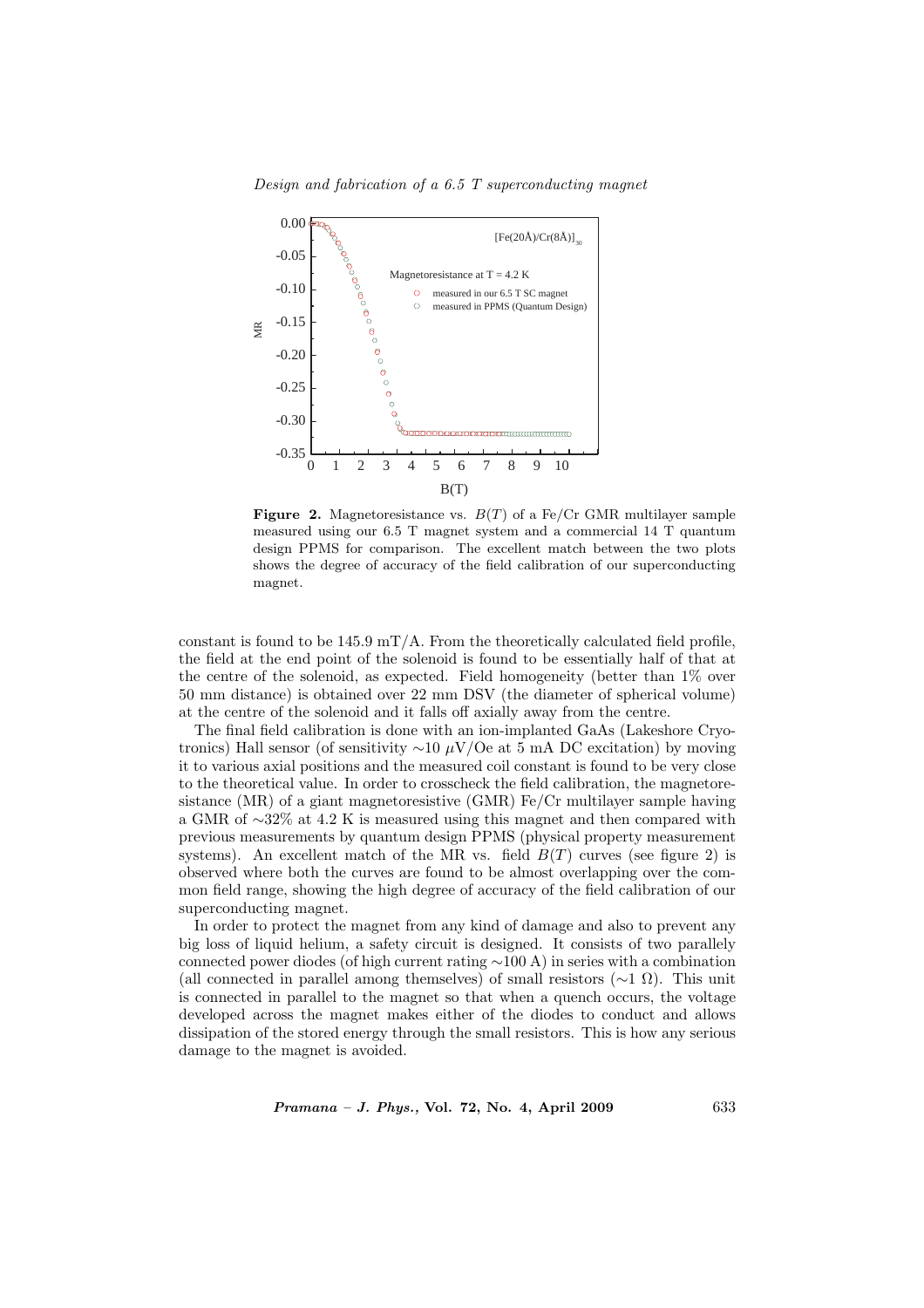#### P Khatua and A K Majumdar

#### 2.3 Sample holder assembly for magnetotransport measurements

A schematic diagram of the variable temperature sample holder assembly for Hall effect (especially for metallic samples) and magnetoresistance measurements is shown in figure 1a. The assembly is inserted into the magnet by a simple O-ring arrangement at the end of the extended part of the magnet support stand. In order to make the use of the cryostat handy, a 1-m long vacuum can is designed to encapsulate the sample zone. Inside the vacuum can, there is a sample holder support assembly, at the end of which the sample stage is attached. All the electrical leads from the sample zone come out through a vacuum seal arrangement on the brass connector and are finally attached to a 25-pin connector. A number of teflon spacers are used to isolate the inner support assembly from the outer vacuum can.

The main sample stage is coupled to the inner adjustable support assembly by means of a thin-walled non-magnetic stainless steel tube of outer diameter 4 mm, as shown in figure 1b. Two specially designed separate copper bases are brazed with this tube in suitable orientations for the longitudinal and transverse measurements, respectively. Each of the sample bases is separately equipped with a calibrated CERNOX thermometer and a heater (Nichrome heater wire of  $40 \Omega$  resistance) for measuring the sample temperature and its control. A weak heat link to the sample holder is established by attaching a thin copper strip with the copper anchor fixed at the middle of the supporting tube of the sample base which directly touches the vacuum can (in contact with liquid helium bath).

In the standard four-point probe DC Hall measurements, the misalignment voltage (which is actually the additional longitudinal voltage superposed on the transverse Hall voltage because the Hall contacts may not be on the same Ohmic equipotential) is usually taken care of by reversing the magnetic field direction. In order to avoid the field reversal, the five-point probe DC technique is used to measure the Hall voltage. In this method, we measure Hall voltage with fairly good accuracy but with far less effort. A voltage divider arrangement is made by using two general radio decade resistance boxes (Model 1432N), as shown in figure 1c. This artificially produces one terminal from the two on one side  $(V_H^-)$  and the contact on the other side becomes the second terminal  $(V_H^+)$ . They together now form the Hall probe arrangement. The misalignment voltage is adjusted to zero (to the noise level of the circuit) by simply changing the resistance in the decade boxes in zero fields. In order to measure the Hall voltage at different temperatures, the misalignment adjustment must be done at each temperature before applying the magnetic field, since it is strongly temperature-dependent.

Theoretically, the sign of the charge carriers is determined by applying the Lorentz force law to the charge carriers under the influence of an external magnetic field. Experimentally, it is confirmed by measuring the Hall effect of a pure Ni sample in the same configuration of the magnetic field direction, the sample current direction, and the voltage probe connections to the micro/nanovoltmeter. Once the Hall configuration is standardized, the Hall effect on all the samples are measured by keeping the configuration unaltered in this Hall set-up.

Finally, the system is automated with LabView software for data acquisition by attaching an NI-card (National Instruments, USA) to a PC for making a link between the set-up and the IEEE 488-interfaced measuring instruments.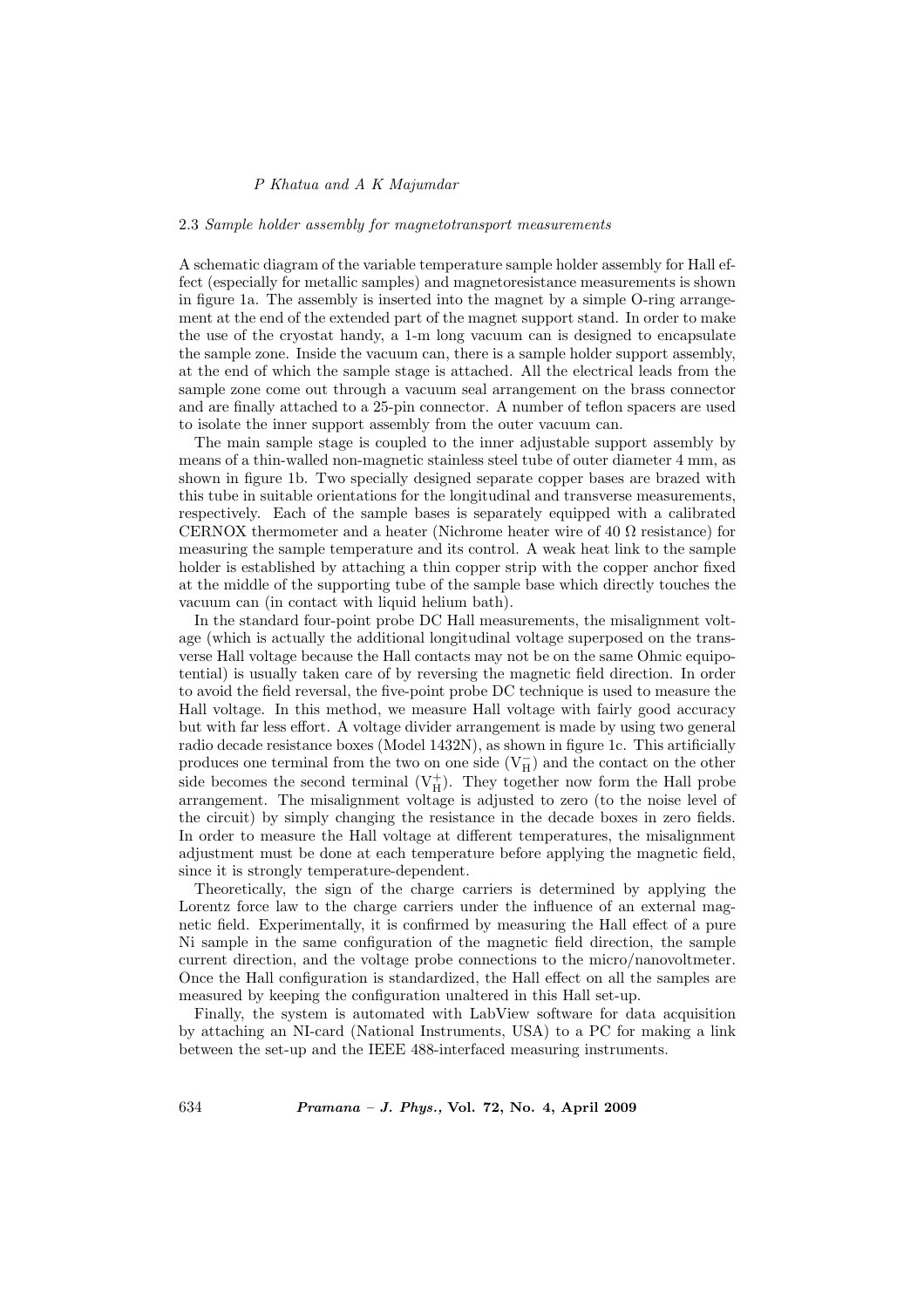



**Figure 3.** Plots of (a) magnetoresistance (MR) vs. field  $B(T)$  and (b) Hall resistivity ( $\rho$ H) vs. field  $B(T)$ , measured at various temperatures on a Fe/Cr GMR multilayer sample. The solid lines are just guides to the eve.

# 2.4 Performance of the Hall set-up

The performance of the Hall set-up and hence the magnet is tested by measuring Hall effect and magnetoresistance (both in transverse and longitudinal orientations) on various types of samples. Figure 3 shows typical plots of magnetoresistance (MR) vs. field  $B(T)$  and Hall resistivity  $(\rho_H)$  vs. field  $B(T)$ , measured at various temperatures on one ion-beam sputtered Fe/Cr GMR multilayer sample. We find that both sets of curves saturate at nearly the same applied magnetic field of ∼3 T. The MR is ∼32% at 4.2 K. In the above measurements, the Ohmic and the Hall voltages are measured with relative accuracy of 1 in  $10^5$  and 1 in 3000, respectively. Further, both the above, namely, magnetoresistance MR  $(B, T)$  and Hall resistivity  $\rho_H$  (B, T) in Fe/Cr multilayers of variable Cr thickness have been interpreted very satisfactorily in terms of spin-dependent electrical transport [7] and quantum mechanical side-jump effect [8], respectively.

In conclusion, we presented here the fabrication of a physical property measurement system which is a low-cost apparatus, designed and built indigenously in India. The feasibility of a home-made 6.5 T superconducting magnet is also successfully

Pramana – J. Phys., Vol. 72, No. 4, April 2009 635